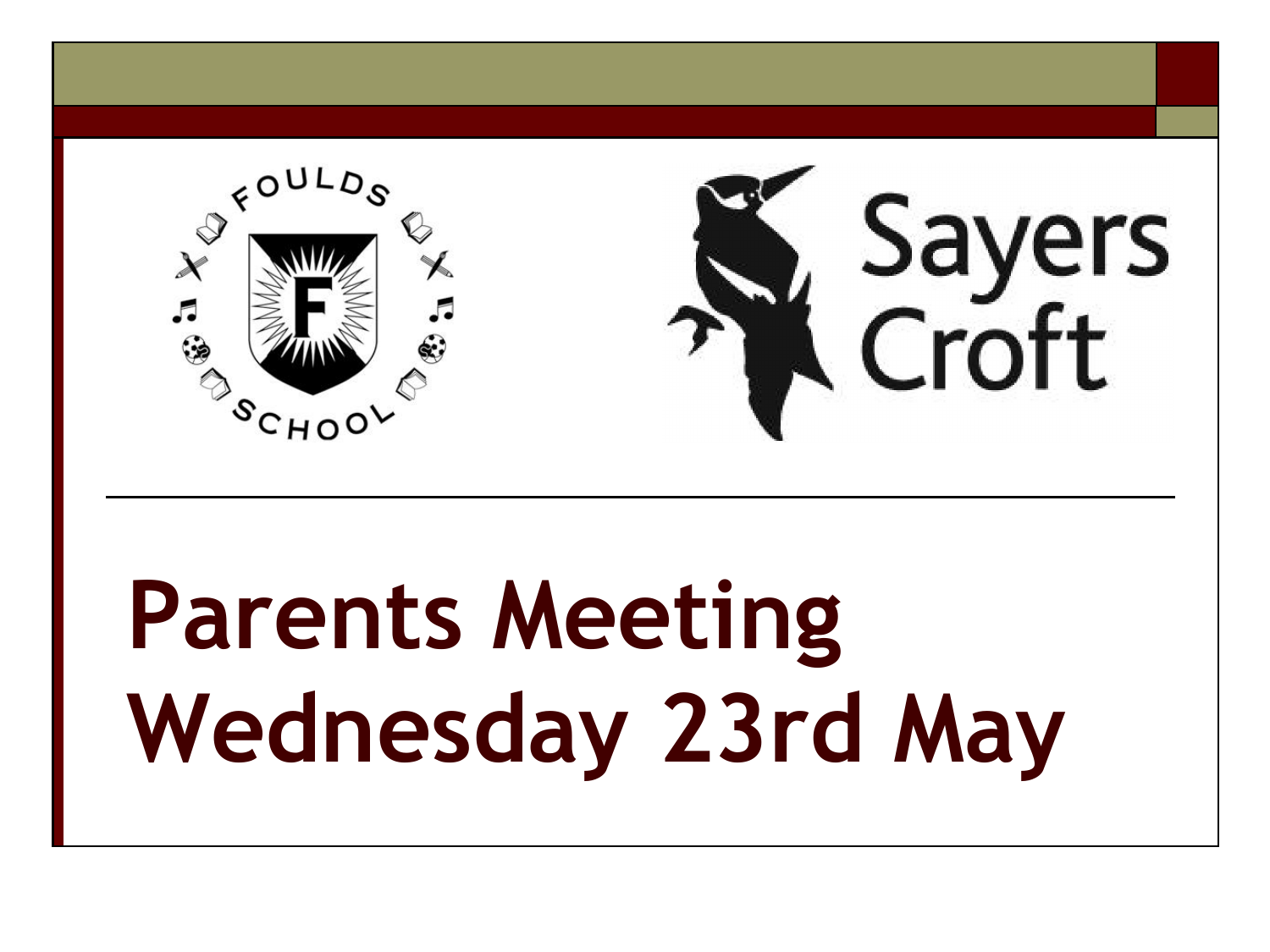#### Welcome…

- **Introduction**
- □ Sayers Croft Field Centre
- □ When trip is planned for and costs
- Accommodation
- □ Meals
- Health and Safety
- **Medical Issues**
- **Activities**
- □ Questions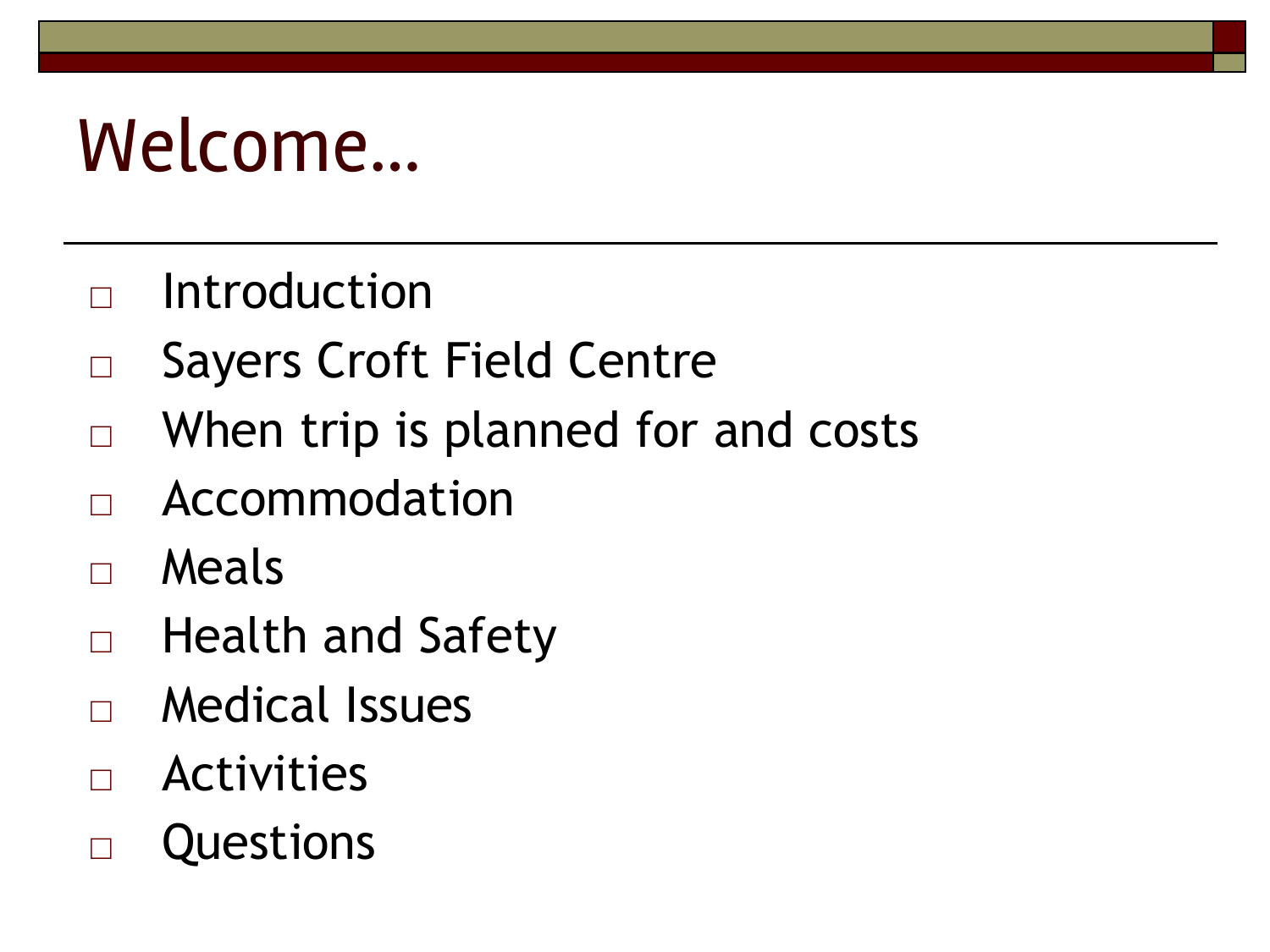M1 latfiel  $A(1M)$ mersham Watford High Wycom Cranleigh Road Slough ondor Maidenhead - -**Staines** Ewhurst Surrey GU6 7SS evenoaks **uildford Dorking** Farnham (C) Automobile Association 2007 copyright. LiczNos100021153; Powered by ESRI (UK Δ. Sayers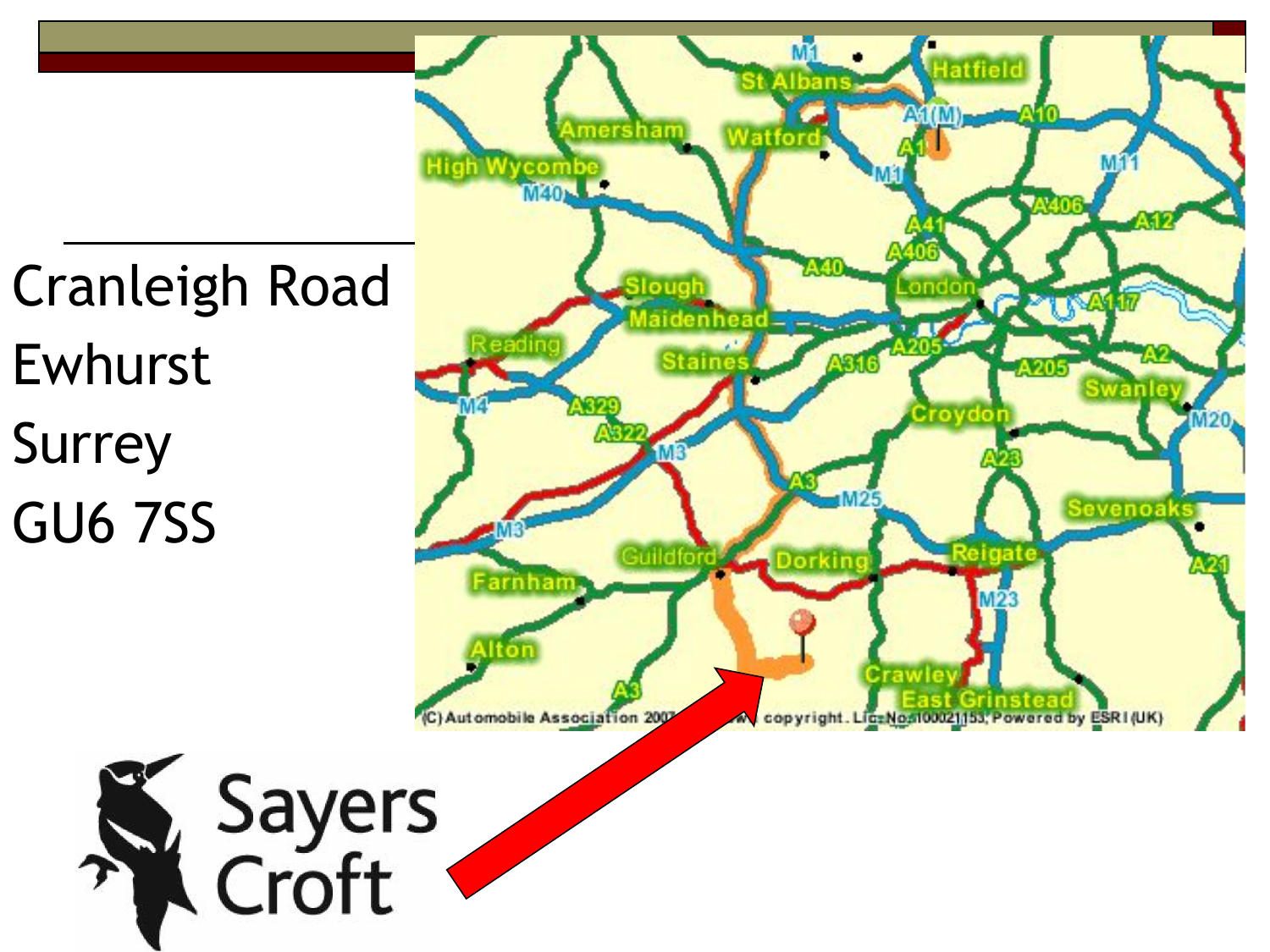## **Sayers Croft Field Centre**

- Sayers Croft is a beautiful, safe and secure site with 56 acres of woodlands, meadows, ponds and fields and has been providing quality outdoor experiences for young people for over 70 years.
- It can provide accommodation for 200 people in six comfortable, self contained wooden chalets, each with broadband internet access, intruder alarm, common room and bathrooms.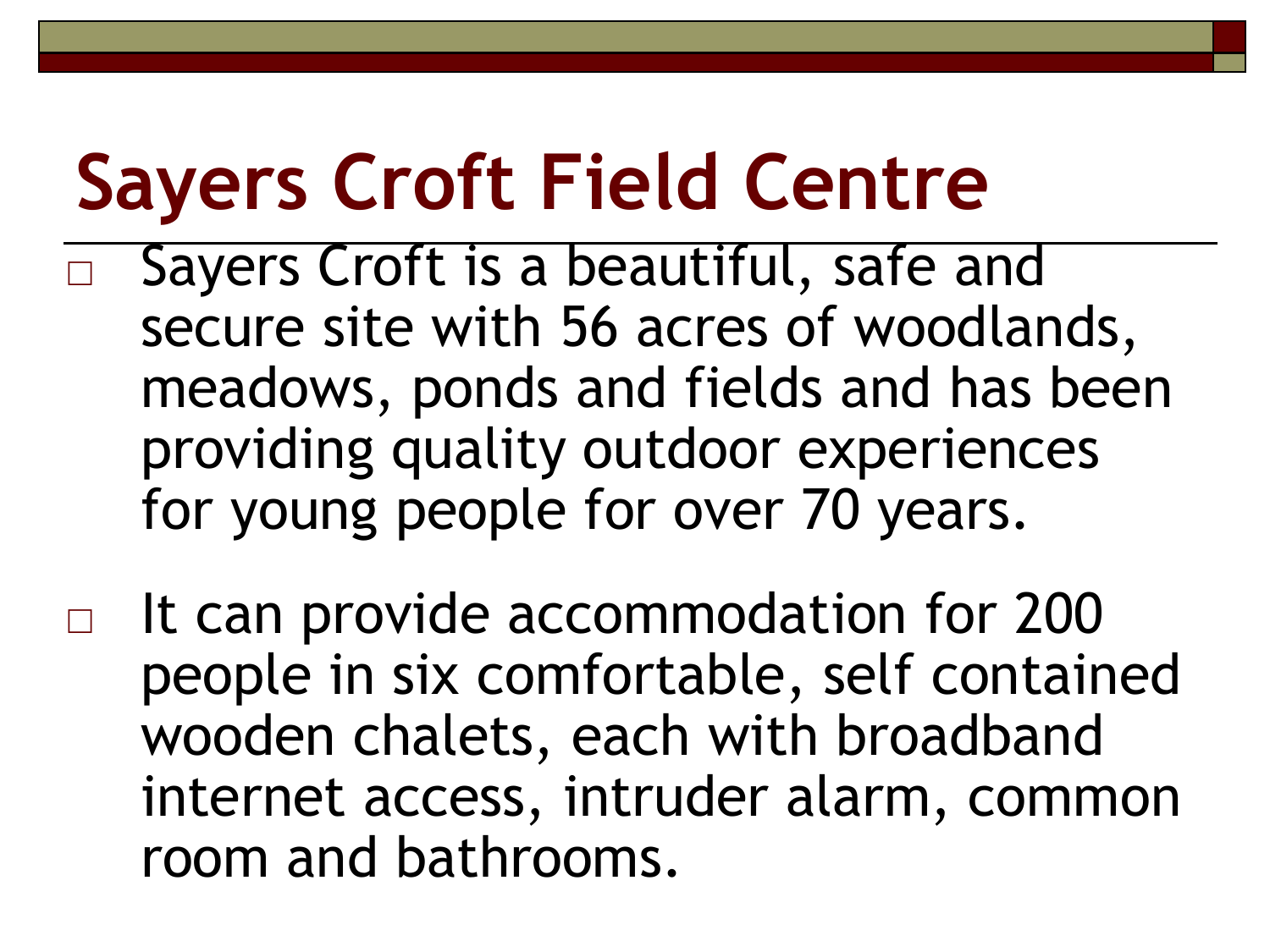#### **The trip itself…**

- □ The trip is booked for **11th to 15th March 2019**
- □ Travel by coach to and from Sayers Croft
- Weather can be varied!
- $\Box$  Cost for the trip this year is £298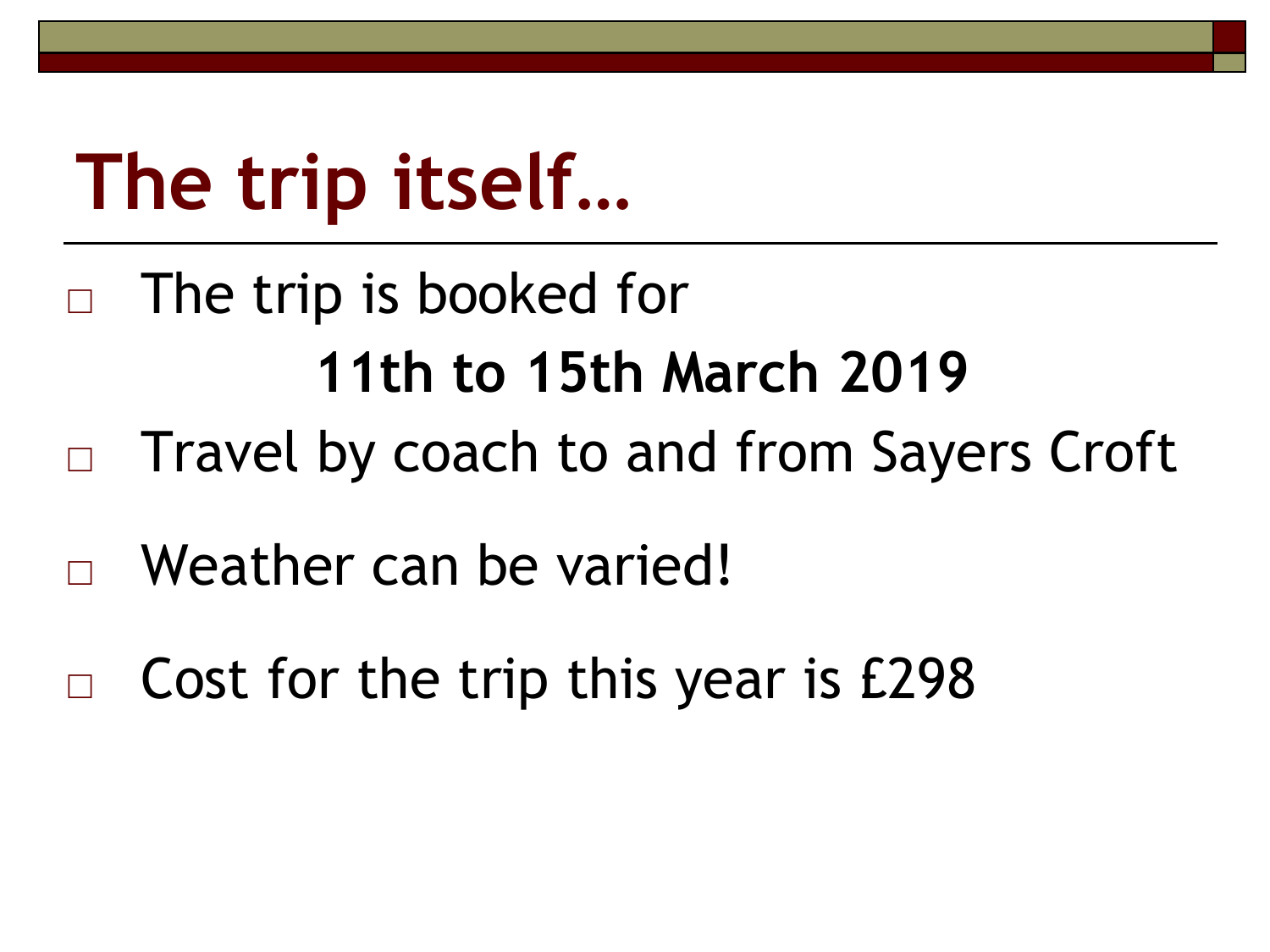#### **Accommodation**

- Foulds are usually split between two chalets next to each other
- There are 2 or more Foulds staff in each chalet
- Abinger has two large dorms, bunk beds, newly built attached showers, night toilets
- Bramley is slightly smaller with twin and triple rooms, showers in the block and night toilets
- □ Bramley and Abinger have a classroom in the middle of the building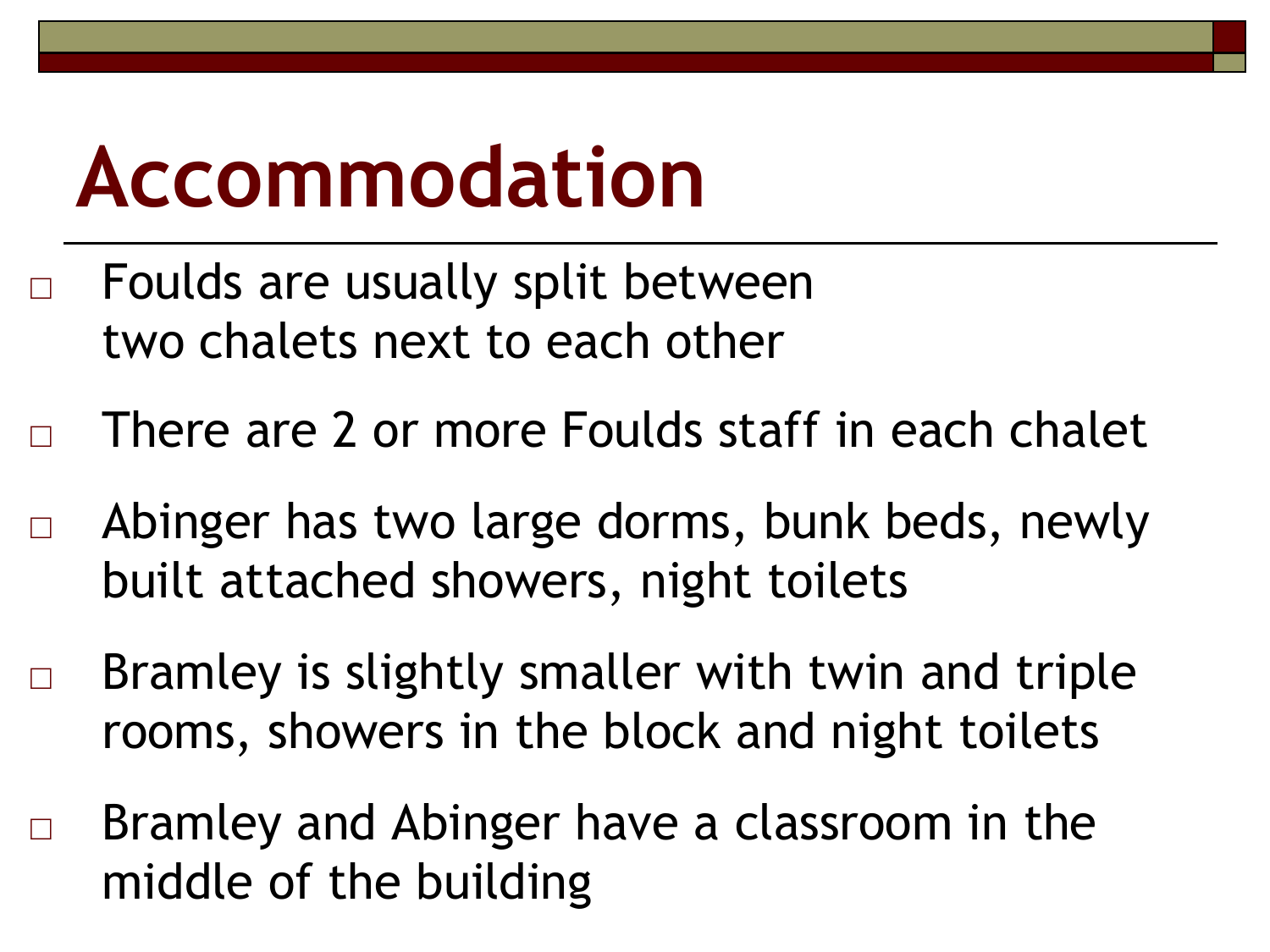#### **Accommodation cont'd…**

- Dorms are separated into boys at one end and girls at the other, with a staff room in each end
- □ We base ourselves in Abinger classroom when we meet as a whole group
- We always have mobiles and centre staff are on duty 24 hours a day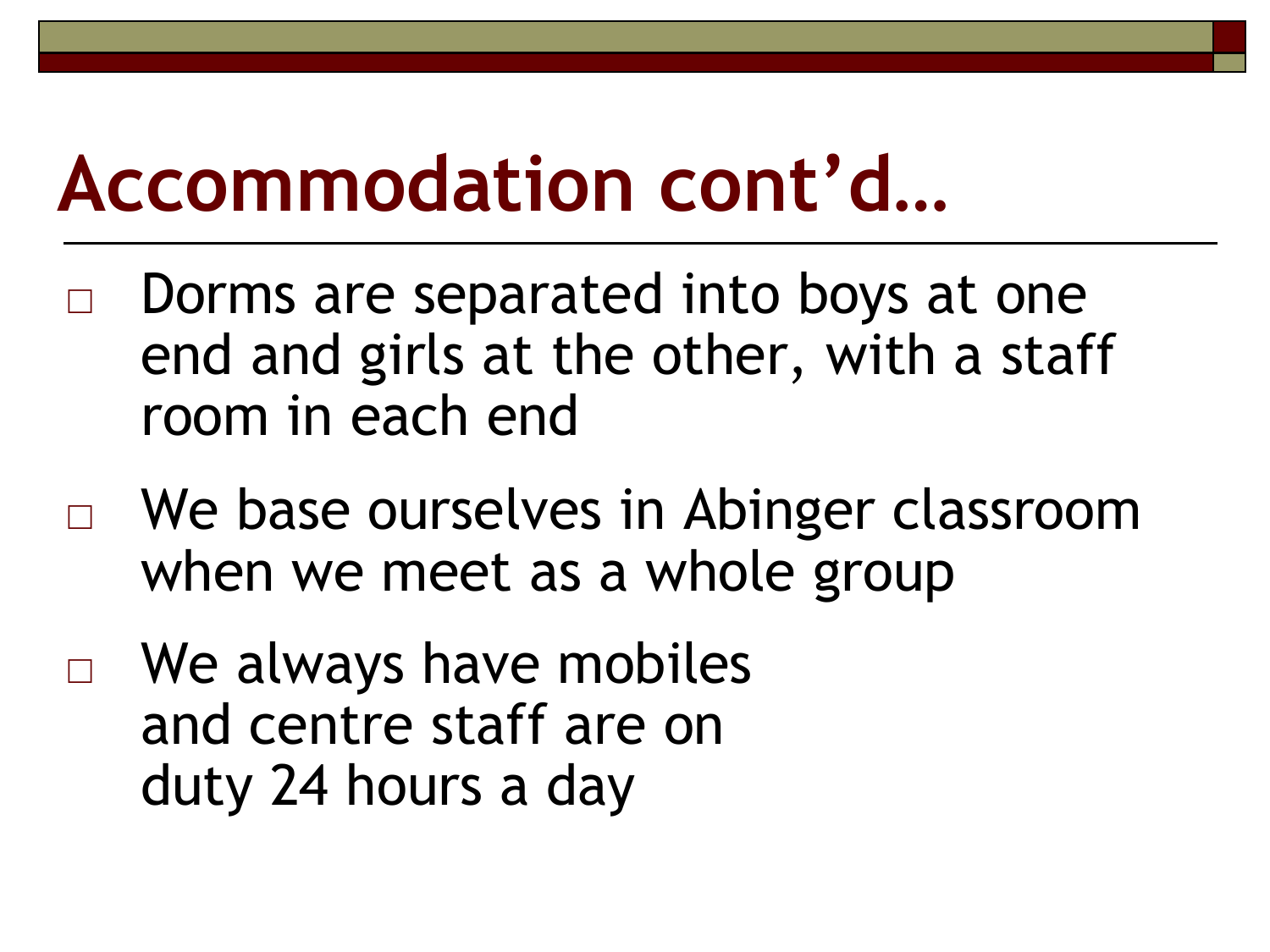

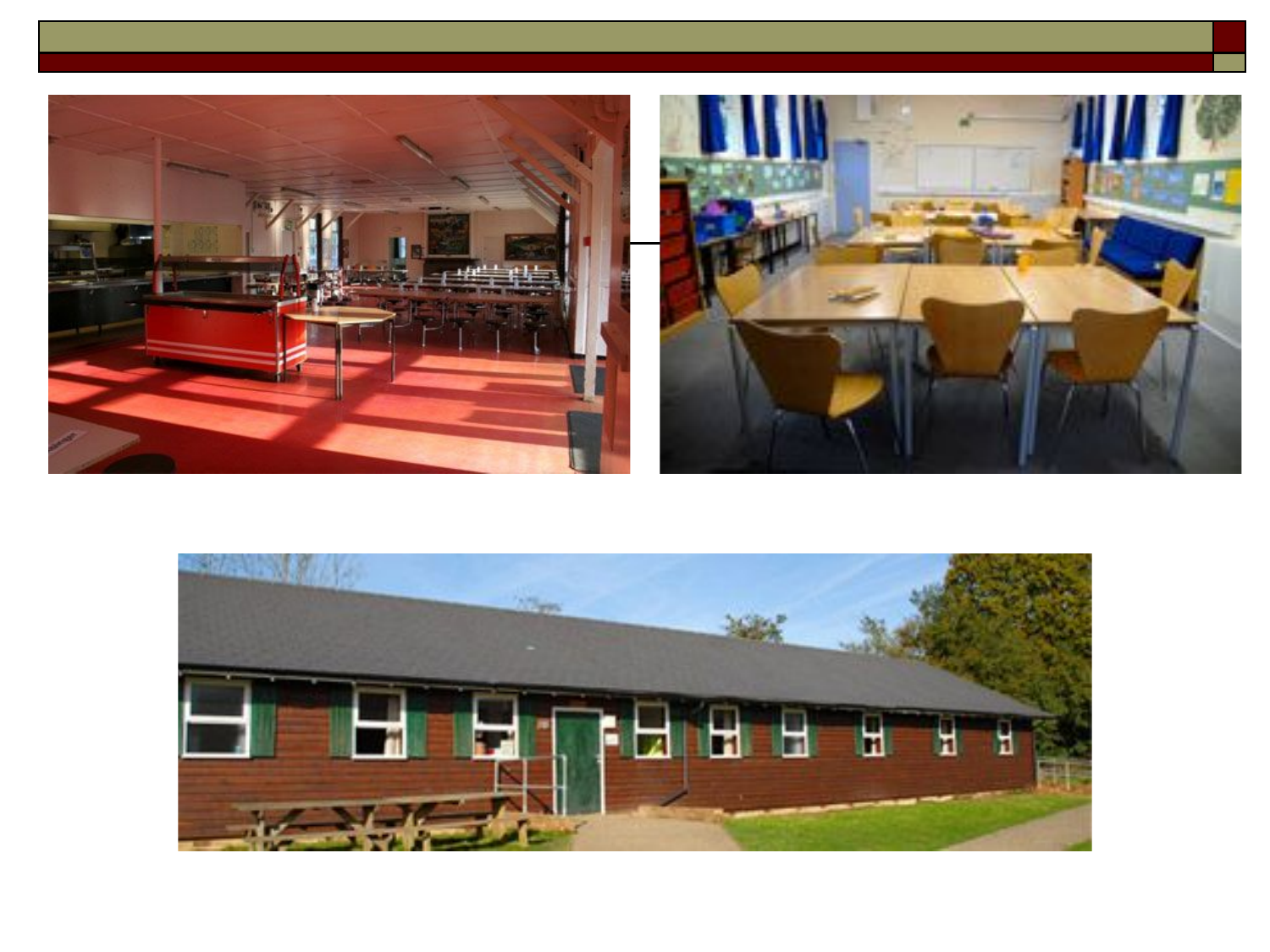#### **Meals**

- Plentiful!
- Breakfast cereal, hot chocolate, fruit, toast, waffles, cooked breakfast
- Lunch hot meals except on Pitch Hill Walk e.g. pizza, chicken pie, fish and chips, curry, bolognese- all served with vegetables.
- Supper similar to lunch
- Puddings and fruit is usually available
- Salad bar with lunch
- Vegetarians and other special diets are catered for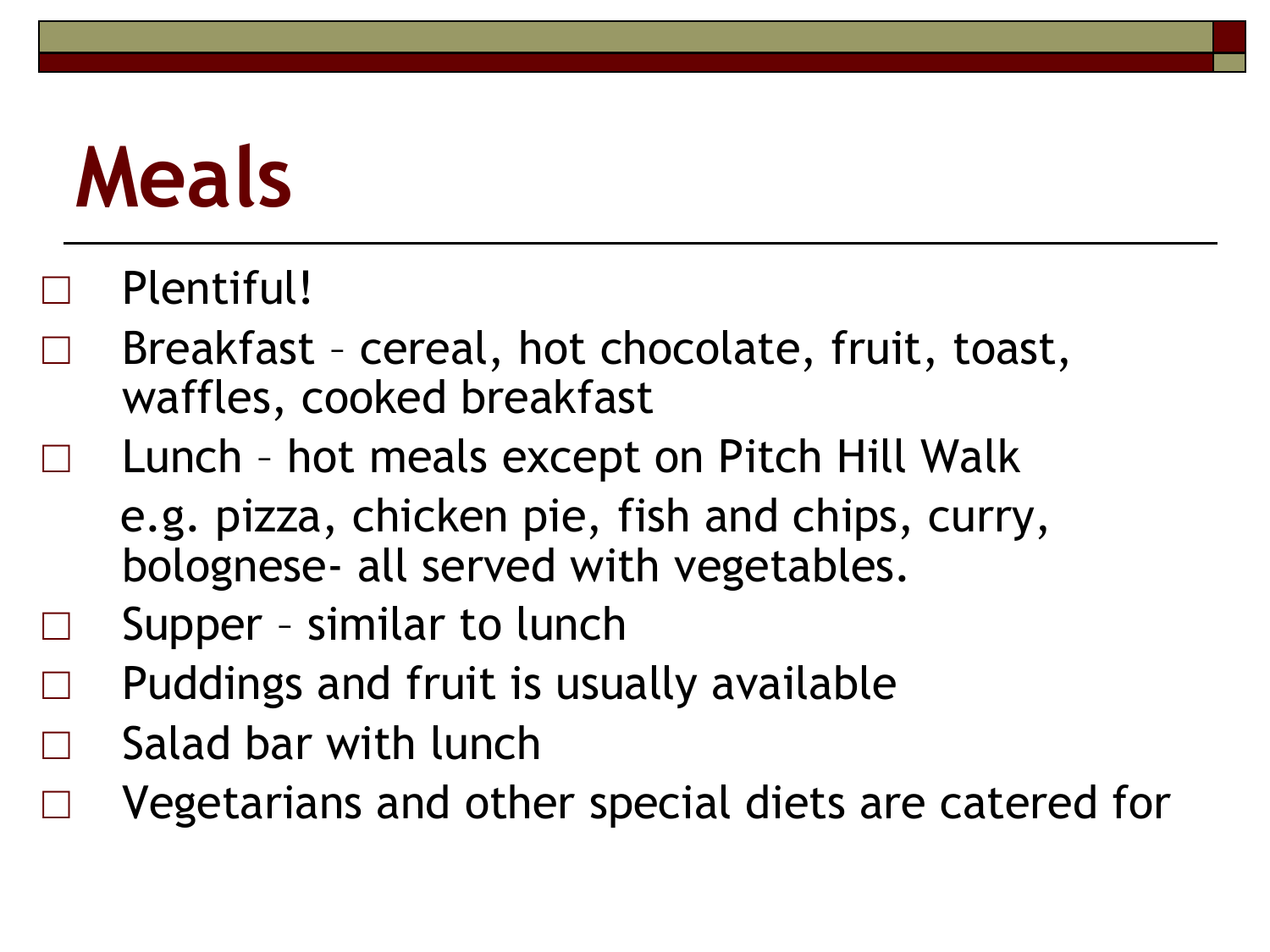#### **Health and Safety**

- All instructors are first aid trained and DBS checked
- □ Every activity we do, is supervised and supported by fully qualified instructors
- □ Harnesses, helmets, safety ropes are compulsory on certain activities
- □ Children have safety rules to follow at all times e.g. must always go around the site in 3s, boundary rules, not to cross the bridge without staff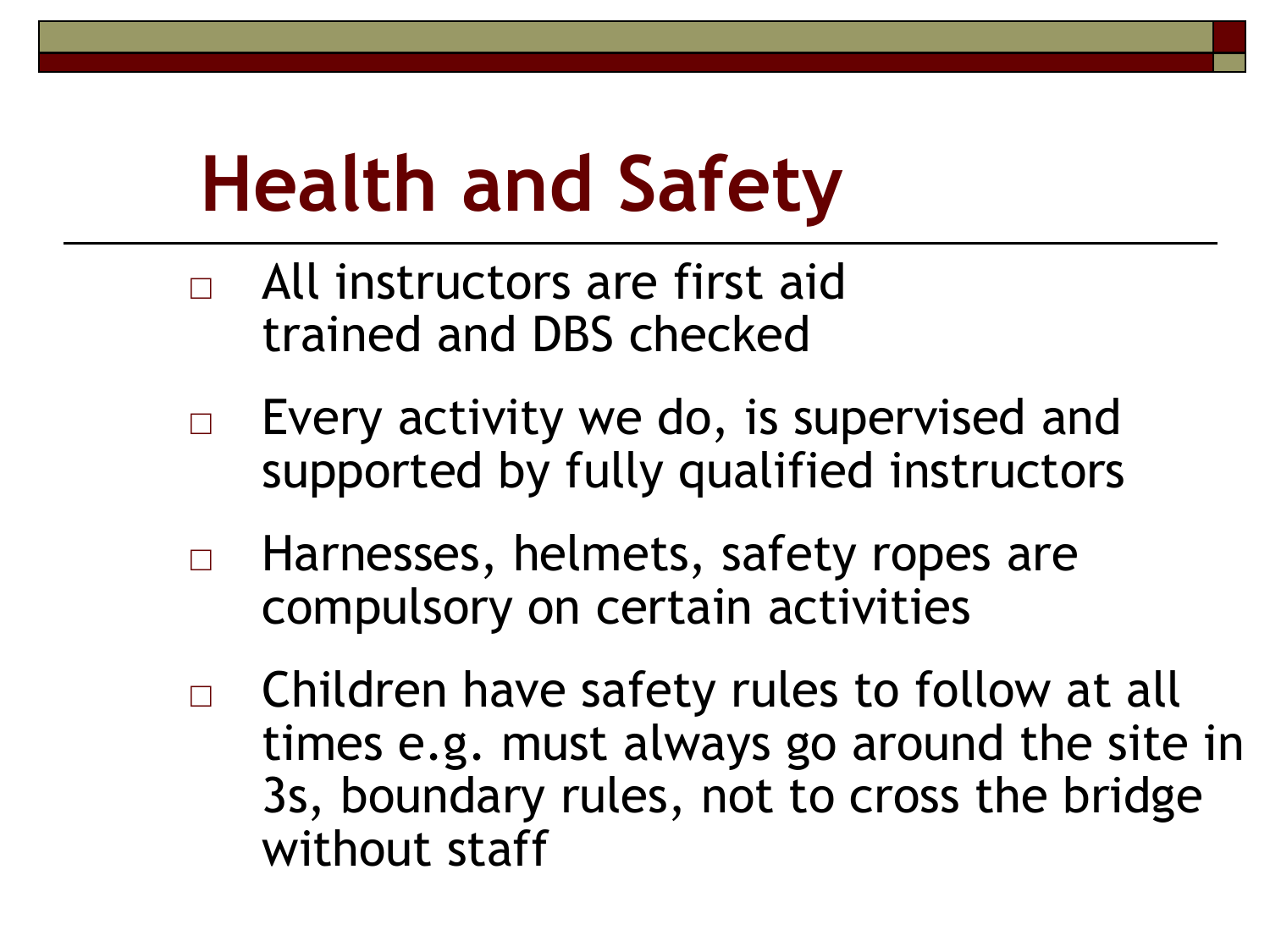## **Medications etc**

- Medication we are only allowed to administer **prescribed medication**
	- **Please see Mrs Coy two weeks before to sign paperwork and make sure you have everything in place for your child's medication to be handed over to us.**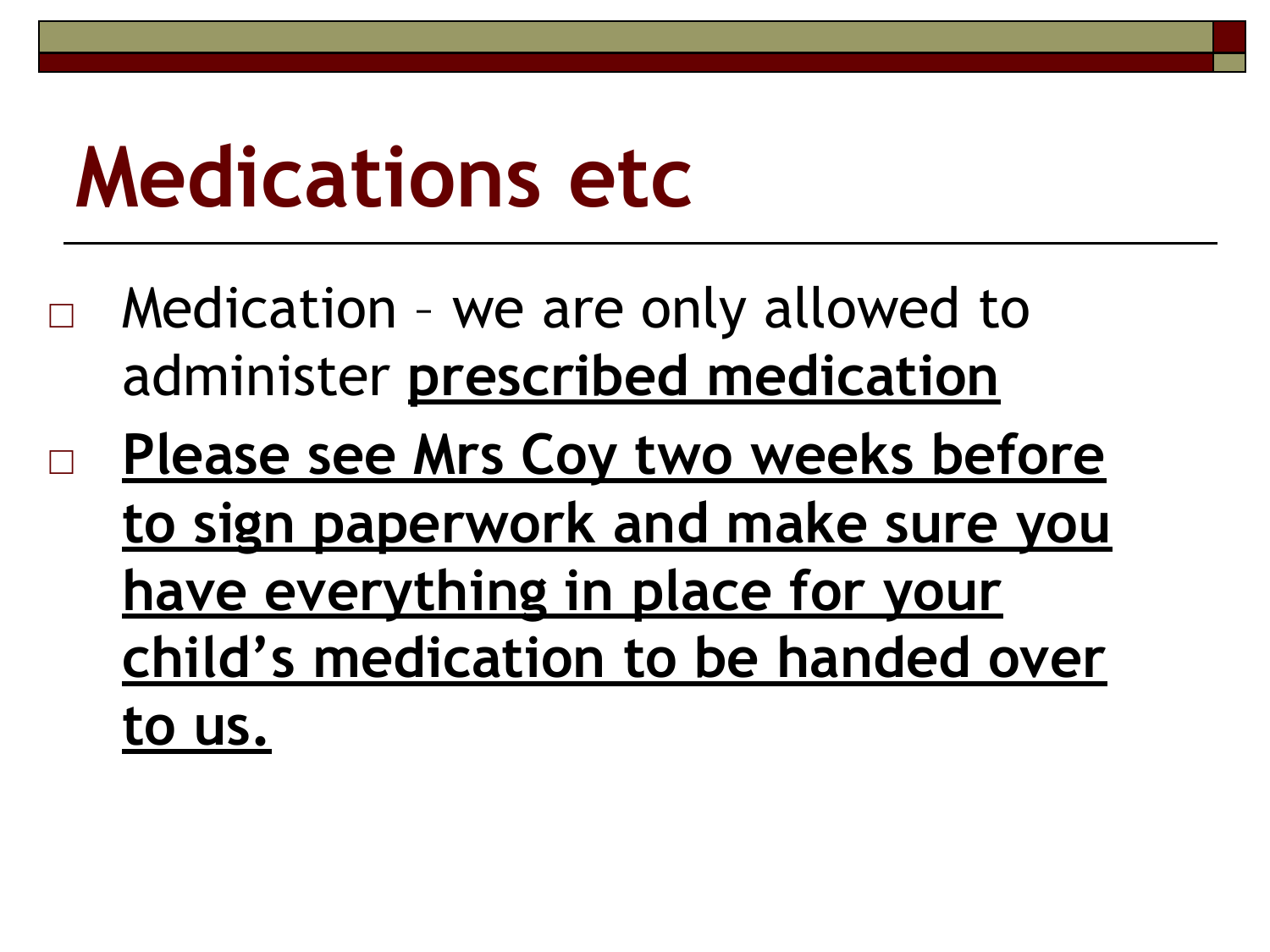### **Preparing the Children**

- We want all of the children to enjoy themselves.
- $\Box$  If you feel your child is going to struggle with this week in any way - please see Mrs Coy or your child's teacher in September so that we can put some preparation work in place.
- We would like to know about bed wetting
- □ anxieties, inexperience of being away from home or taking part in new activities etc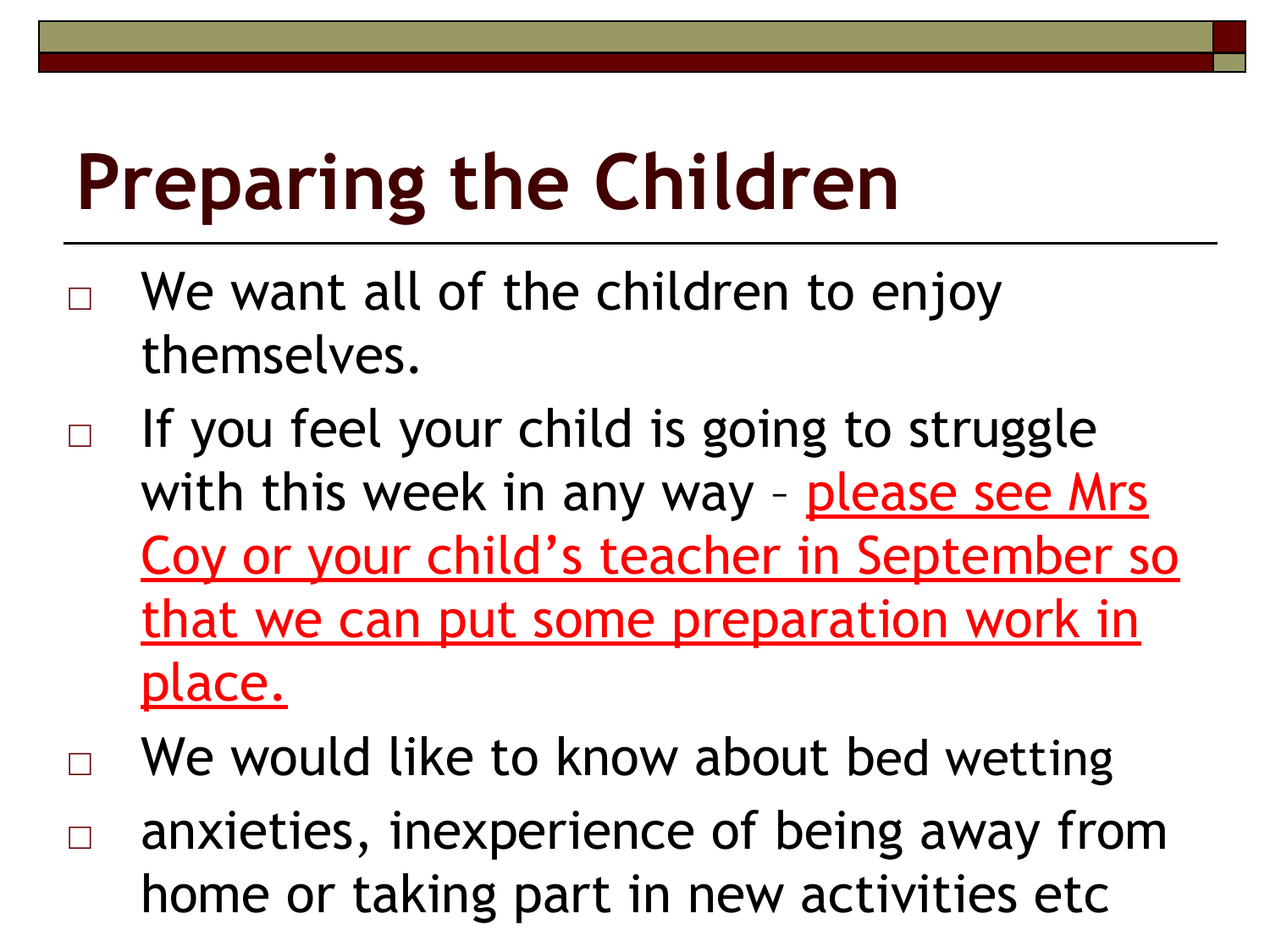## **Activities usually include…**

- **Abseiling**
- **Climbing**
- **Orienteering**
- Rope Walking
- **Maze**
- Giant Games
- **Caving**
- 5 mile walk up Pitch Hill
- Visit Ewhurst village
- **Blindfold Trail**
- □ Shelter Building
- Wildlife Talk
- □ Night walking
	- **Archery**
- **Campfire**
- Disco
- □ Tuck shop!
	- If it is wet/SNOWING!, *the centre staff are very good at finding alternative activities*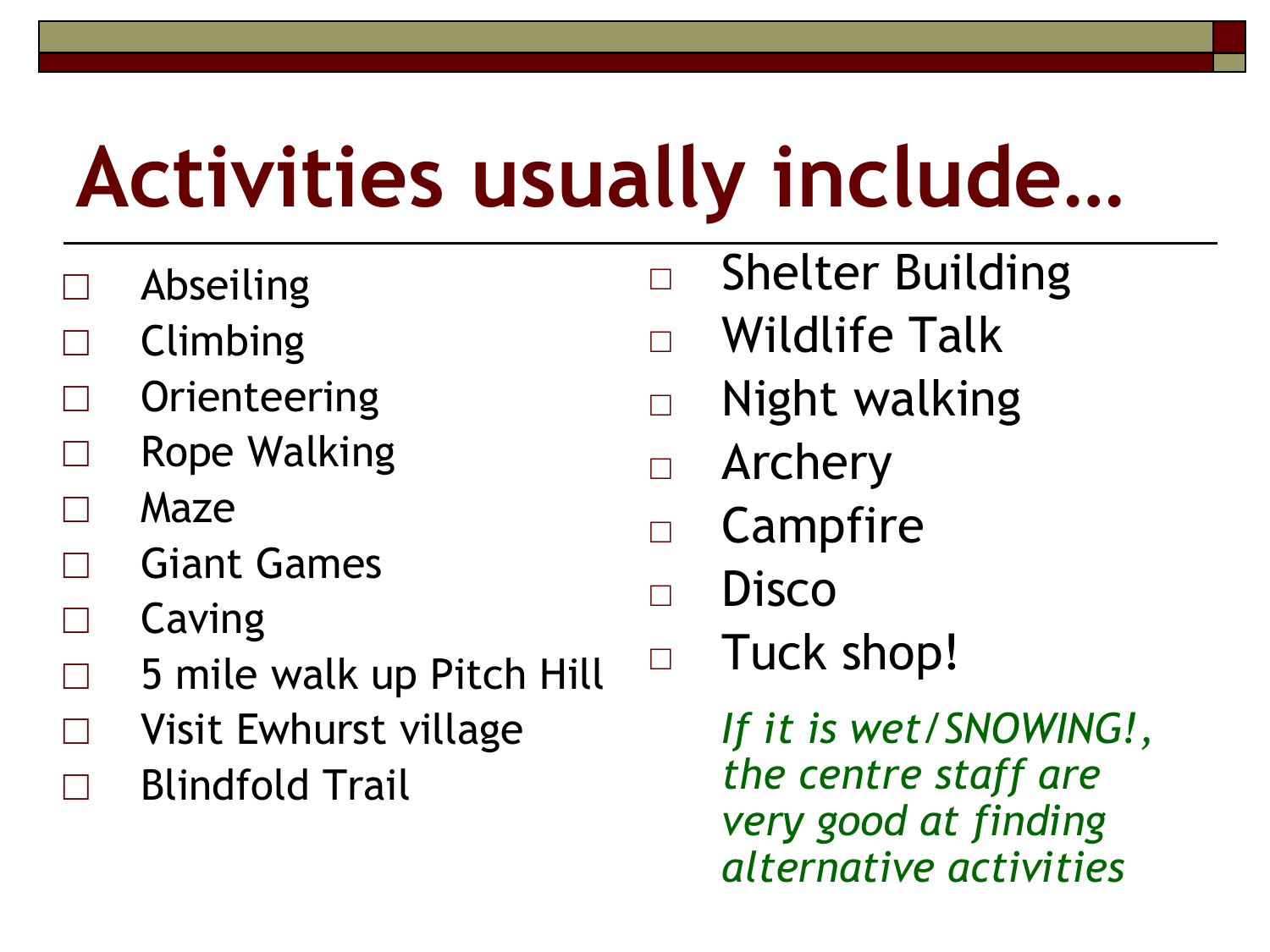#### **A typical week at Sayers Croft**

| Monday                                                              | Tuesday                                            | Wednesday                                           | Thursday                 | Friday                                     |
|---------------------------------------------------------------------|----------------------------------------------------|-----------------------------------------------------|--------------------------|--------------------------------------------|
| <b>AM</b>                                                           | <b>AM</b>                                          | AM                                                  | <b>AM</b>                |                                            |
| Arrive 10:30am<br><b>Beds &amp; Boundaries</b><br>Fire Drill 12noon | <b>Shelters</b><br>(F)                             | Pitch Hill<br>(SC)                                  | Archery<br>(SC)          | <b>AM</b><br>Ewhurst village<br>(F)        |
|                                                                     | <b>Maze and Blindfold</b><br>trail<br>(F)          |                                                     | <b>Abseiling</b><br>(SC) |                                            |
| PM<br>Orienteering (F)<br>1 & 2                                     | <b>PM</b><br>Ropes (SC)                            |                                                     | <b>PM</b><br>Caving      | <b>PM</b><br>Depart after<br>lunch, 1:30pm |
|                                                                     | <b>Climbing Wall</b><br>(SC)                       |                                                     |                          |                                            |
| <b>EVE</b><br>Campfire                                              | <b>EVE</b><br>Night walk and<br><b>Giant Games</b> | <b>EVE</b><br>G. Cormick<br>Wildlife talk<br>7.30pm | <b>EVE</b><br>Disco      |                                            |

\*(SC) = Led by Sayer's Croft, (F) = led by Foulds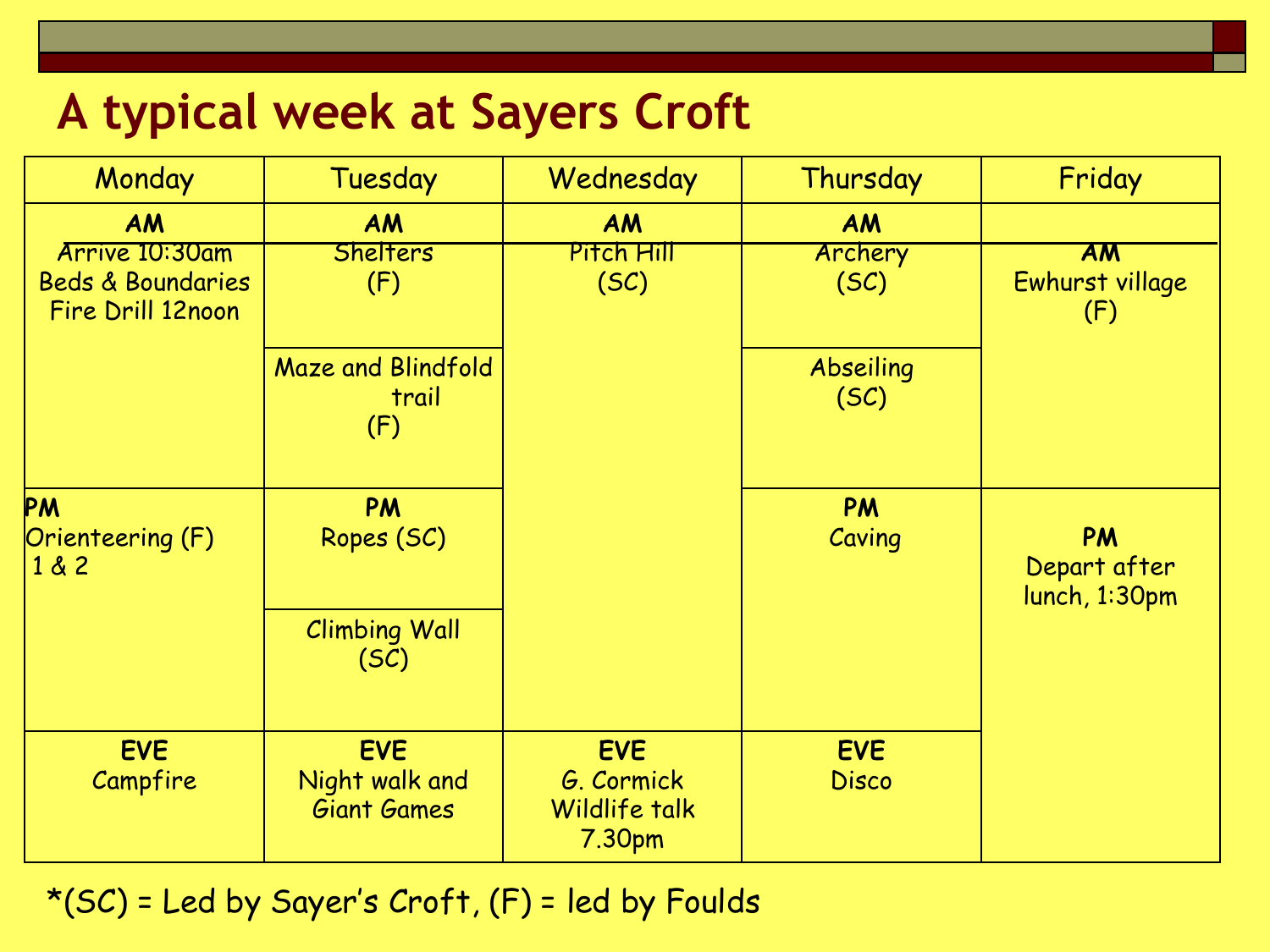# **Groupings**

- $\Box$  Children write down names of who they want to share with
- $\Box$  We sort them and the children are told when we get there
- Activity groups are different from dormitory groups
- All year 6s are mixed up throughout the week – good for team work and getting to know each other better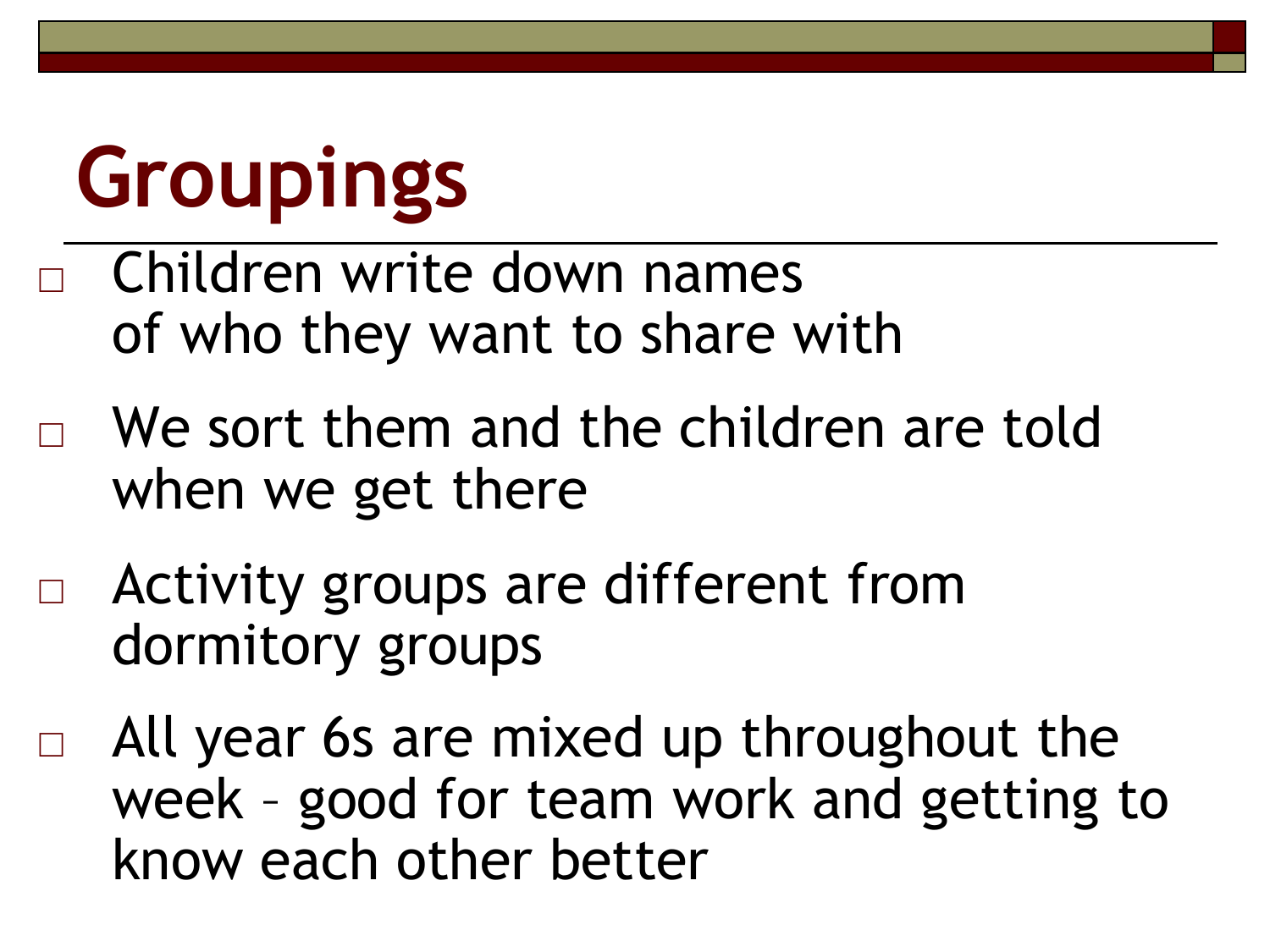#### **Letters**

Dear Bobby,

 Hope you are enjoying your trip to Sayers Croft. Everything is fine here (although Tiddles has been catching one too many mice).

What have you been up to? Any new exciting activities? How is the food? Better than Dad's cooking I expect!

 Enjoy your week. We're all really proud of you. Remember to wear your hat and gloves as it is still quite nippy outside. Also make sure you get a couple of photos to show us when you get home (and for your Sayers Croft diary). Above all, enjoy yourself!

See you soon,

Love Mum & Dad (and Tiddles)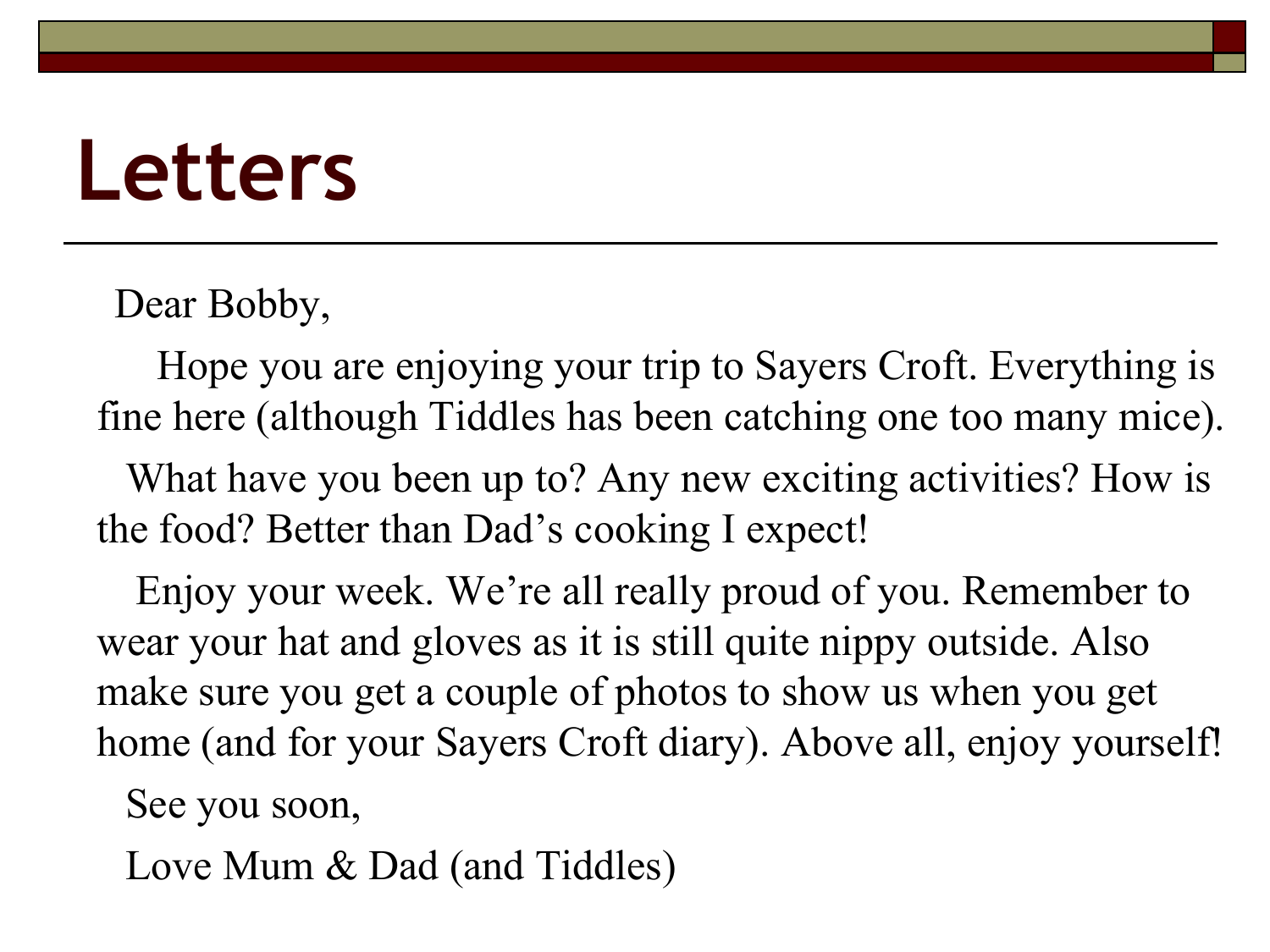# **And finally…**

- You will receive an information pack in the autumn term with further details such as kit lists etc
- Sayers Croft website for your information: Error on page. http://www.sayers-croft.org.uk/



**O** Internet